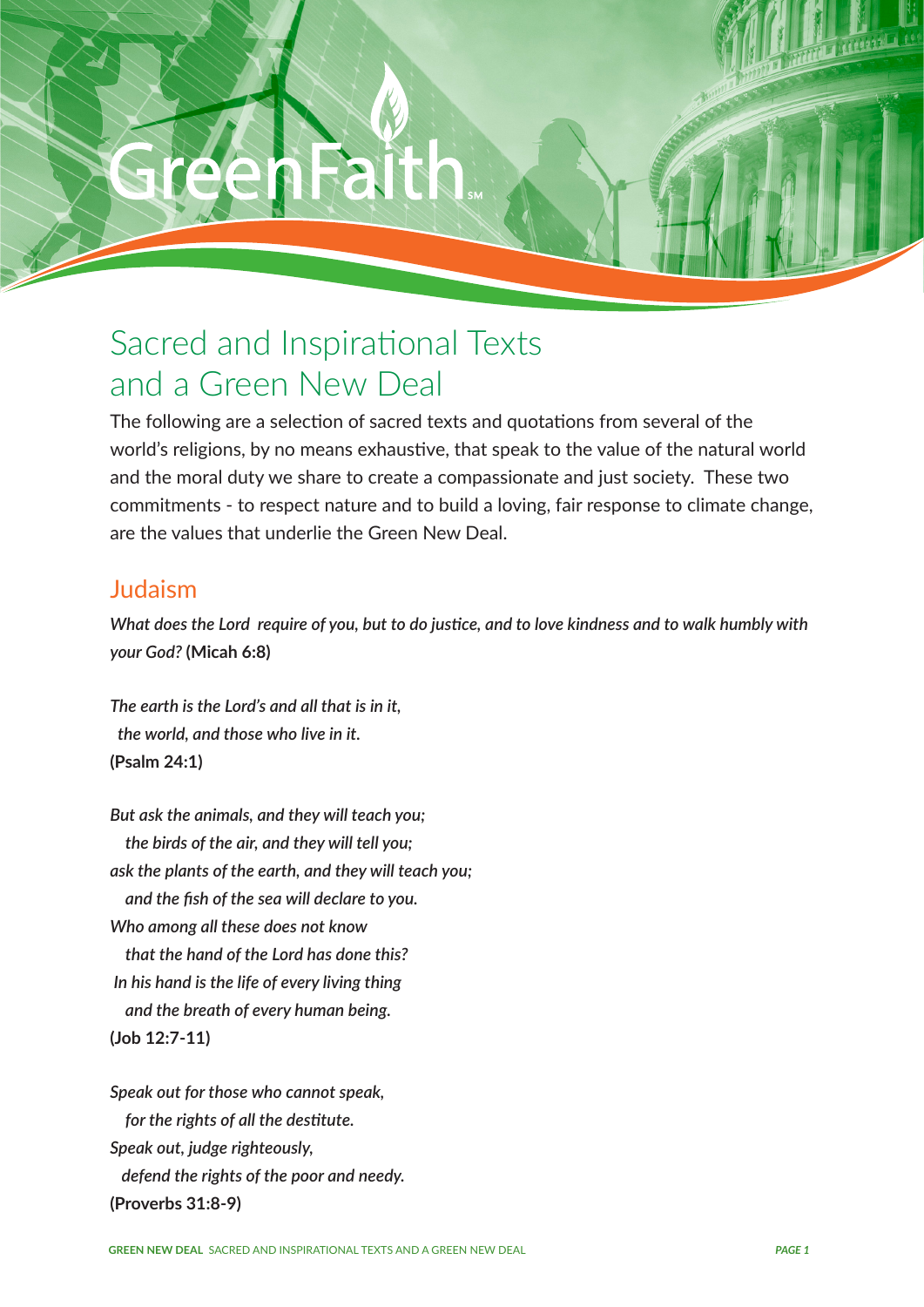



# **Christianity**

*Jesus answered, "You shall love the Lord your God with all your heart, and with all your soul, and with all your strength, and with all your mind; and your neighbor as yourself."*  **(Luke 10:27)**

*The leaves of the tree are for the healing of the nations.*  **(Revelation 22:2)**

*Jesus said, "Therefore everyone who hears these words of mine and puts them into practice is like a wise man who built his house on the rock. The rain came down, the streams rose, and the winds blew and beat against that house; yet it did not fall, because it had its foundation on the rock. But everyone who hears these words of mine and does not put them into practice is like a foolish man who built his house on sand. The rain came down, the streams rose, and the winds blew and beat against that house, and it fell with a great crash." When Jesus had finished saying these things, the crowds were amazed at his teaching, because he taught as one who had authority.*  **(Matthew 7:24-29)**

*We love because God first loved us. Those who say, "I love God," and hate their brothers or sisters, are liars; for those who do not love a brother or sister whom they have seen, cannot love God whom they have not seen. The commandment we have from him is this: those who love God must love their brothers and sisters also.* 

**(1 John 4:19-21)**

#### Islam

*And it is He who has appointed you vicegerent over the earth, and has exalted some of you over others in rank that He may try you through what He has given you.*  **(The Holy Qur'an, Surah Al-An'am 6:165)** 

*Corruption has appeared throughout the land and sea by [reason of] what the hands of people have earned, so He may let them taste part of [the consequence of] what they have done that perhaps they will return [to righteousness].*  **(The Holy Qur'an, Surah Ar-Rum 30:41)**

*Truly, God will not change the condition of a people until they change what is in themselves.*  **(The Holy Qur'an, Surah Ar-Ra'd 13:11)**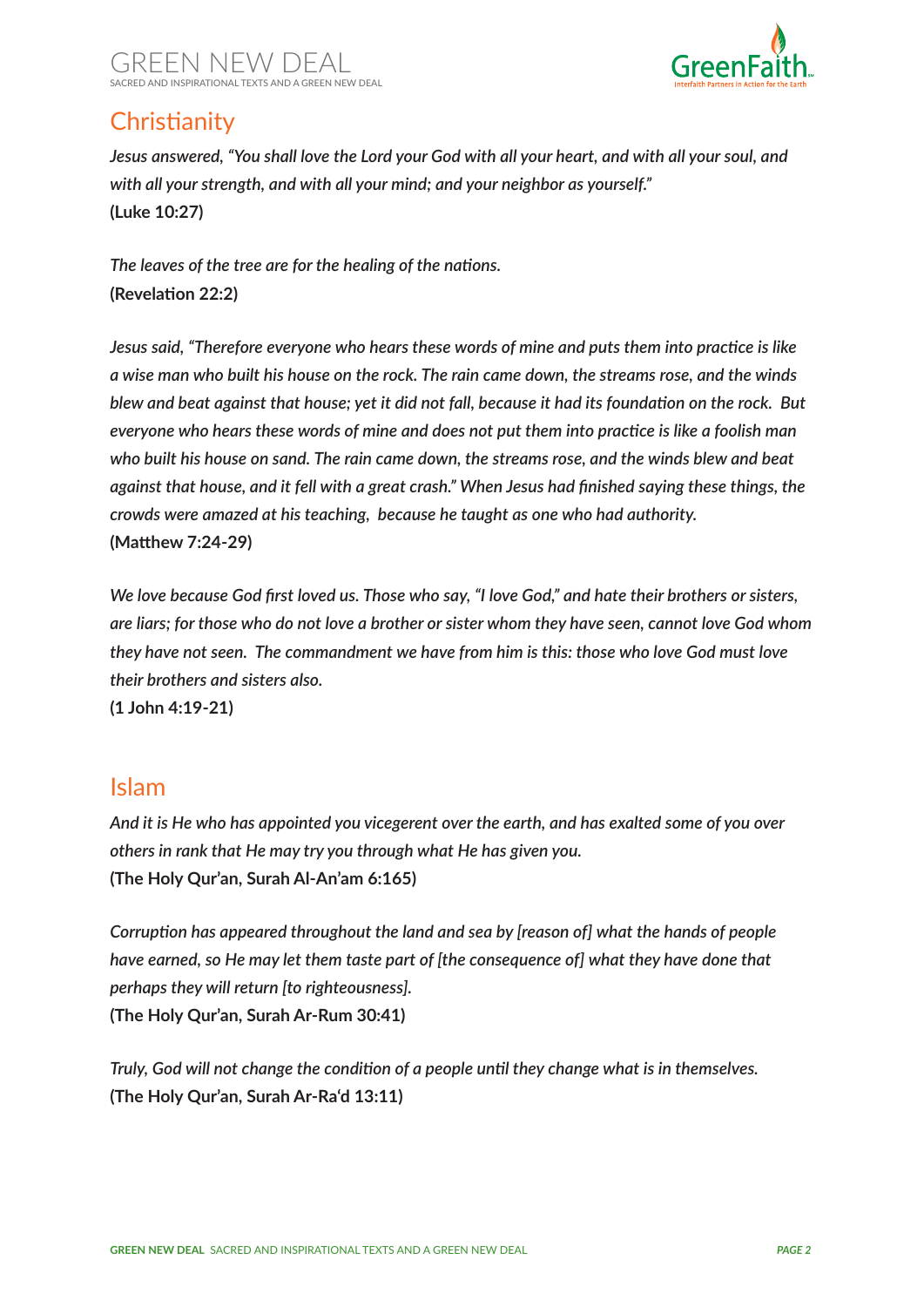



# Hinduism

*May peace radiate in the whole sky and in the vast ethereal space, May peace reign all over this earth, in water, in all herbs, and the forests, May peace flow over the whole universe, May peace be in the Supreme Being, May peace exist in all creation, and peace alone, May peace flow into us. Aum - peace, peace and peace!* **(Yajur Veda Samhita 36:17)** 

*The Earth is my mother and I am her child!* **(Atharva Veda 12.1.12)**

*So long as the earth is able to maintain mountains, forests and trees Until then the human race and its progeny will be able to survive* **(Durga Saptashati 54)**

*Ether, air, fire, water, earth, planets, all creatures, directions, trees and plants, rivers and seas, they are all organs of God's body. Remembering this a devotee respects all species.*  **(Srimad Bhagavatam 11.2.41)**

*Climate change creates pain, suffering, and violence. Unless we change how we use energy, how we use the land, how we grow our crops, how we treat other animals, and how we use natural resources, we will only further this pain, suffering, and violence. … In doing all of this, we help maintain the ecological and cosmic order, an order that allows life and existence to flourish.*  **(2015 Hindu Declaration on Climate Change )**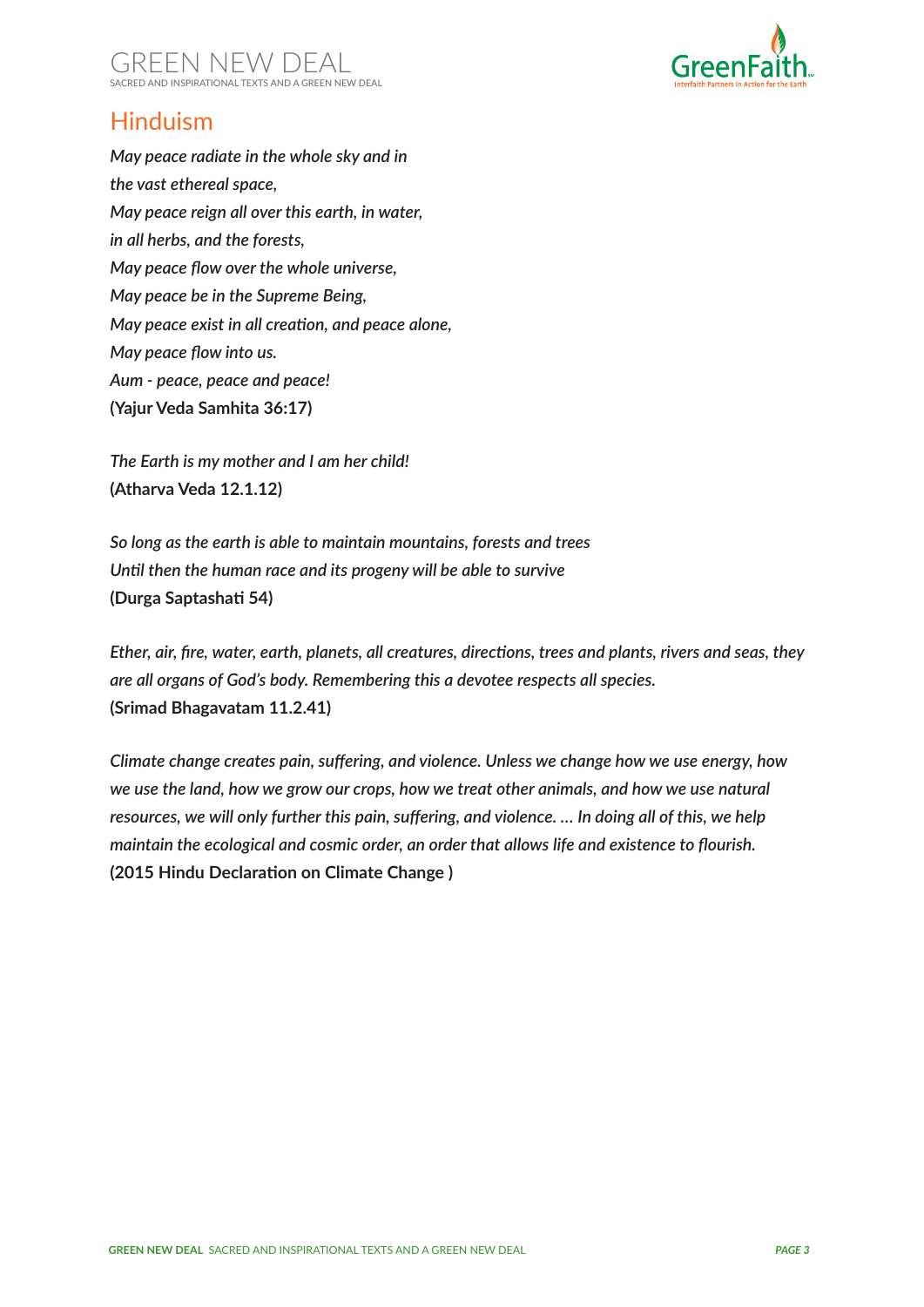

#### Buddhism

*May all beings be at ease. Whatever living beings there may be, Whether they are weak or strong, omitting none, the great or the mighty, medium, short or small, The seen and the unseen,those living near and far away, those born to-be-born-- May all beings be at ease! Let none deceive another, 0r despise any being in any state. Let none through anger or ill-will wish harm upon another. Even as a mother protects with her life her child, her only child, So with a boundless heart should one cherish all living beings; Radiating kindness over the entire world.*  **(Metta Sutta)**

*To fulfill our wider moral responsibility, we must join with others, stand up to the vested interests that oppose change, and demand that our economic, social, and political institutions be fundamentally altered so they protect the climate and offer nurturance and support for all of humanity in a just and equitable manner.* 

**(The Earth As Witness: International Dharma Teachers' Statement on Climate Change)**

*Together, humanity must act on the root causes of this environmental crisis, which is driven by our use of fossil fuels, unsustainable consumption patterns, lack of awareness, and lack of concern about the consequences of our actions. ... As Buddhist leaders, we are united by our concern to phase out fossil fuels, to reduce our consumption patterns, and the ethical imperative to act against both the causes and the impacts of climate change, especially on the world's poorest.*  **(2015 Buddhist Climate Change Statement to World Leaders)**

*Only when we truly love the Earth will our actions spring from reverence and the insight of our interconnectedness. That's the kind of awareness, the kind of awakening that we need. The future of the planet depends on whether we're able to cultivate this insight or not.*  **(Zen master Thich Nhat Hanh)**

*We can call, in unison, for a policy of global generosity in place of rash militarism, for programs that protect the poor and vulnerable, for the advancement of social and racial justice, and for the rapid transition to a clean-energy economy.*  **(Ven. Bhikkhu Bodhi)**